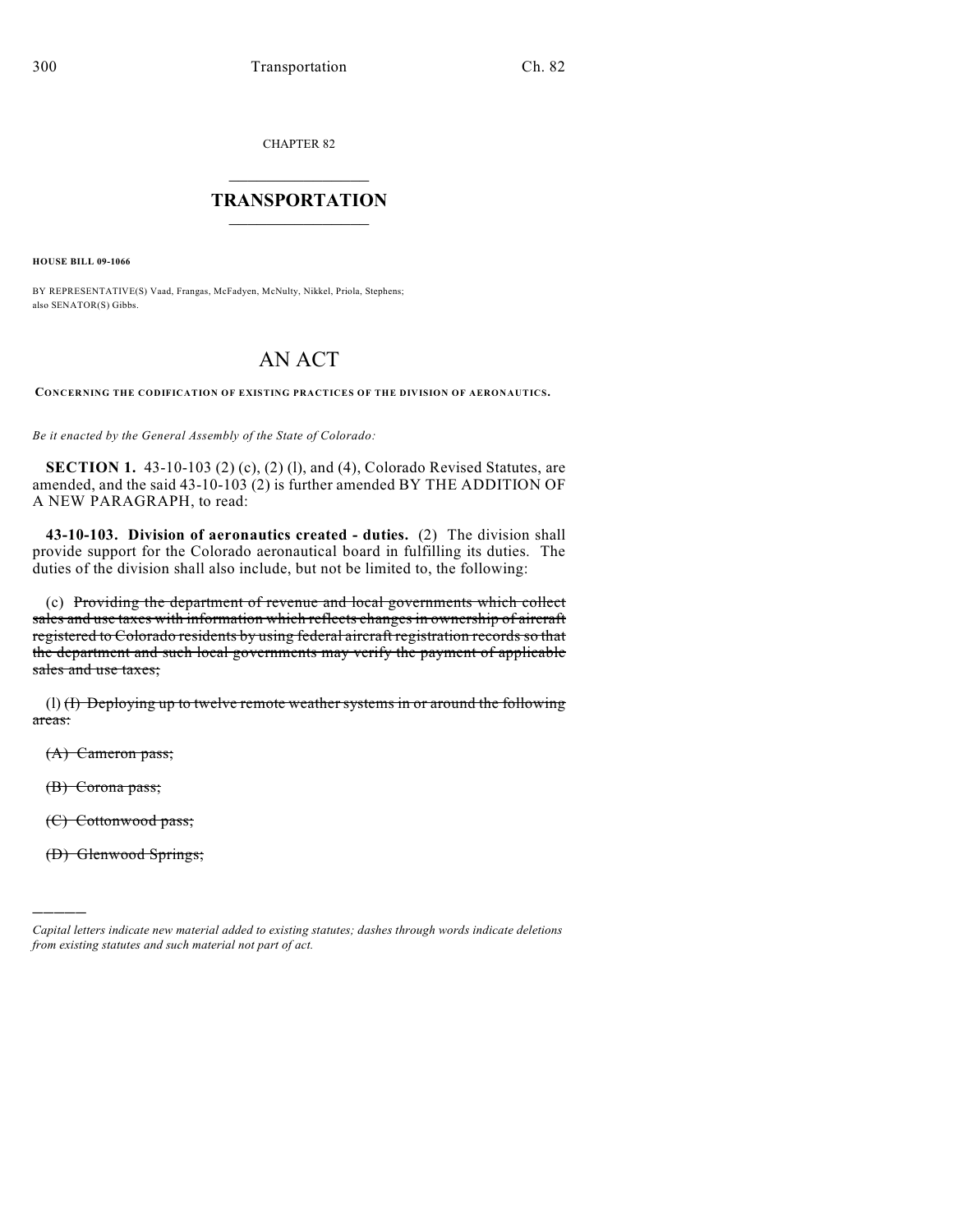(E) McElroy airfield at Kremmling;

- (F) La Veta pass;
- (G) Monarch pass;
- (H) Monument hill;

 $(H)$  Red hill;

(J) Saguache municipal airport;

(K) Wilkerson pass; and

(L) Wolf Creek pass.

(II) The division shall determine the specific location, manner, order, and timing of the deployment of remote weather systems. Nothing in this article shall require the division to deploy a remote weather system without adequate funding to deploy such system.

(m) DIRECTING THE STATE TREASURER TO TRANSFER MONEYS FROM THE AVIATION FUND CREATED BY SECTION 43-10-109 TO THE AVIATION ACCOUNT OF THE TRANSPORTATION INFRASTRUCTURE REVOLVING FUND CREATED BY SECTION 43-1-113.5, BUT ONLY IF SUCH TRANSFER IS APPROVED BY THE BOARD. THE DIVISION MAY DIRECT THE STATE TREASURER TO TRANSFER MONEYS FROM THE AVIATION ACCOUNT BACK TO THE AVIATION FUND IN AN AMOUNT NOT EXCEEDING THE AMOUNTS PREVIOUSLY TRANSFERRED FROM THE AVIATION FUND, BUT ONLY IF SUCH TRANSFER IS APPROVED BY THE BOARD AND BY THE TRANSPORTATION COMMISSION.

(4) The authority of the division shall be limited to public airports, commercial service airports, AND reliever airports as defined in 49 U.S.C. sec. 47102. and deployment of remote weather systems.

**SECTION 2.** 43-10-105 (1) (e) and (1) (g), Colorado Revised Statutes, are amended to read:

**43-10-105. Duties of the board.** (1) The board has the following duties:

(e) Following public hearings, to adopt the state aviation systems plan and annually hold public hearings to review the plan. The board shall transmit such plan to the governor and the general assembly. TO PROVIDE STATEWIDE AVIATION NEEDS TO BE INCLUDED IN THE DEPARTMENT OF TRANSPORTATION'S STATEWIDE TRANSPORTATION PLAN; AND

(g) To enforce the provisions of section  $24-46.6-103$  (1), C.R.S., with respect to required reporting by intrastate air carriers. The board may designate an employee of the division that has administrative responsibilities to act as a hearing officer or may use the services of an administrative law judge appointed pursuant to part 10 of article 30 of title 24, C.R.S., to conduct any hearing required to enforce the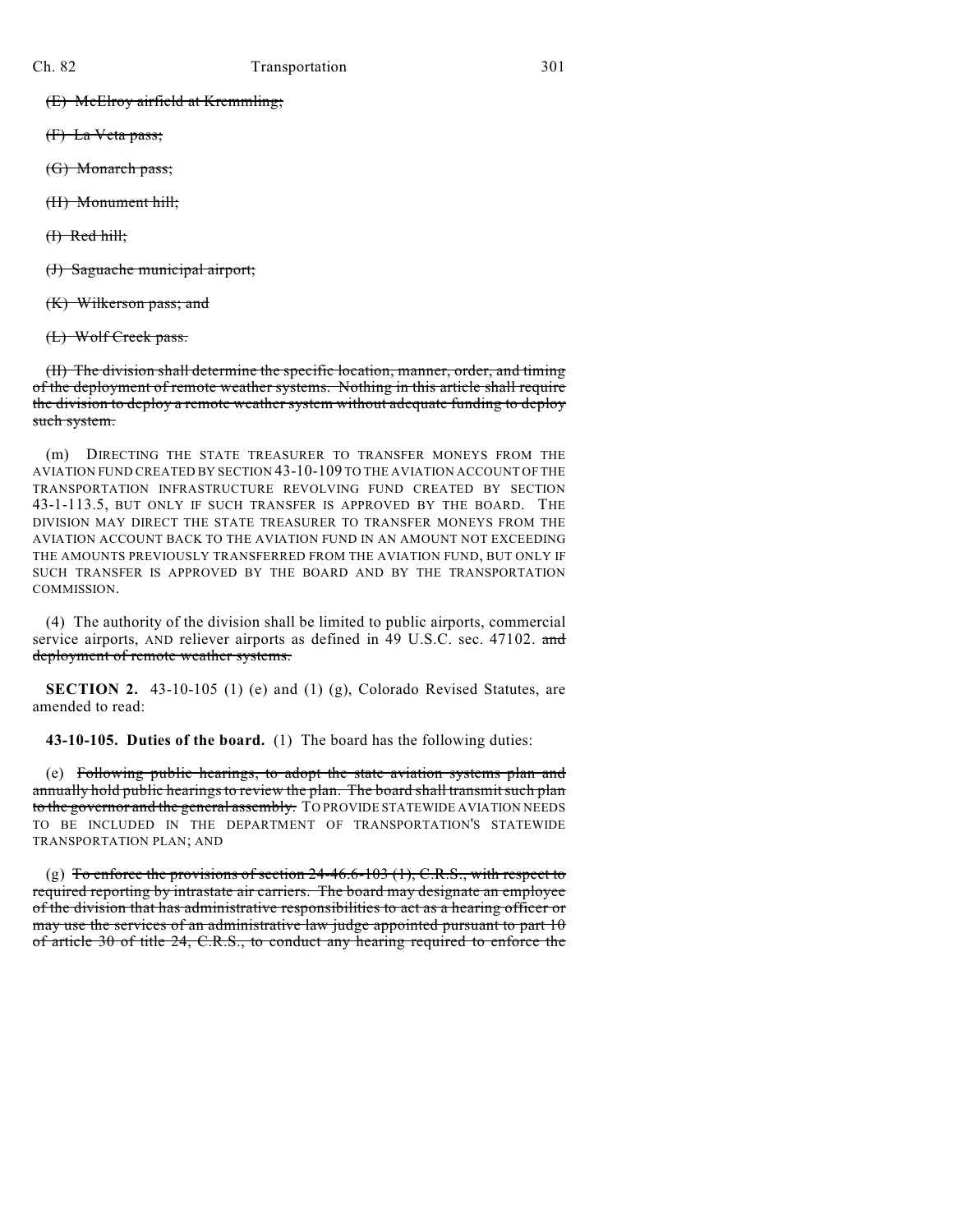#### provisions of section 24-46.6-103 (1), C.R.S.

**SECTION 3.** 43-10-108.5 (2) and (3), Colorado Revised Statutes, are amended, and the said 43-10-108.5 is further amended BY THE ADDITION OF A NEW SUBSECTION, to read:

**43-10-108.5. State aviation system grant program.** (2) Except as otherwise provided in subsection  $(3)$  of this section, Any entity operating a public-accessible AN FAA-DESIGNATED PUBLIC-USE airport may apply to the division for a state aviation system grant to be used solely for aviation purposes. Applications shall contain such information as may be required by the division and shall be filed in accordance with procedures established by the division. In order to be eligible for a grant, the applicant must demonstrate, to the satisfaction of the division, that the grant shall be used solely for aviation purposes as defined in section 43-10-102 (3). The division shall evaluate grant applications based upon criteria established by the division and make recommendations to the board on the awarding of grants. Any grant proposed by the board shall be submitted to the governor's office for review and recommendation prior to a final decision. The governor shall accomplish his review and recommendation within thirty days of submittal of the grant proposal by the board. The board shall make final decisions on the awarding of grants subject to the availability of moneys in the aviation fund created in section 43-10-109. The board shall establish procedures to ensure that grants awarded pursuant to the provisions of this section are used solely for aviation purposes as required by this subsection (2).

(3) The city and county of Denver shall not be eligible for any grant pursuant to the grant program established by this section.

(5) IN ADDITION TO GRANTS AUTHORIZED PURSUANT TO SUBSECTION (2) OF THIS SECTION, THE DIVISION ITSELF MAY BE A RECIPIENT OF A STATE AVIATION SYSTEM GRANT, BUT ONLY FOR PURPOSES OF IMPLEMENTING A STATEWIDE AVIATION PROJECT THAT WOULD NOT OTHERWISE BE IMPLEMENTED BY AN ENTITY OPERATING AN FAA-DESIGNATED PUBLIC-USE AIRPORT. ANY APPLICATION FOR SUCH A GRANT SHALL BE SUBMITTED TO THE GOVERNOR'S OFFICE FOR REVIEW AND RECOMMENDATION PRIOR TO A FINAL DECISION. THE GOVERNOR SHALL ACCOMPLISH HIS REVIEW AND RECOMMENDATION WITHIN THIRTY DAYS OF SUBMITTAL OF THE PROPOSAL BY THE BOARD. THE BOARD SHALL MAKE FINAL DECISIONS ON THE AWARDING OF GRANTS TO THE DIVISION FOR A STATEWIDE AVIATION PROJECT SUBJECT TO THE AVAILABILITY OF MONEYS IN THE STATEWIDE AVIATION FUND CREATED IN SECTION 43-10-109.

**SECTION 4.** 43-10-109 (1), (2) (c), (4) (a) (I), and (4) (a) (II), Colorado Revised Statutes, are amended to read:

**43-10-109. Aviation fund created.** (1) There is hereby created in the state treasury a fund to be known as the aviation fund, referred to in this article as the "fund", which shall consist of all revenues credited thereto pursuant to sections 24-46.6-103 (1) (b) and 39-27-112 (2) (b), C.R.S., and all revenues credited thereto in accordance with subsection  $(2)$  of this section within the total revenues prescribed by the general assembly pursuant to section 43-1-112.5. All interest derived from the deposit and investment of moneys in the fund shall be credited to the fund. At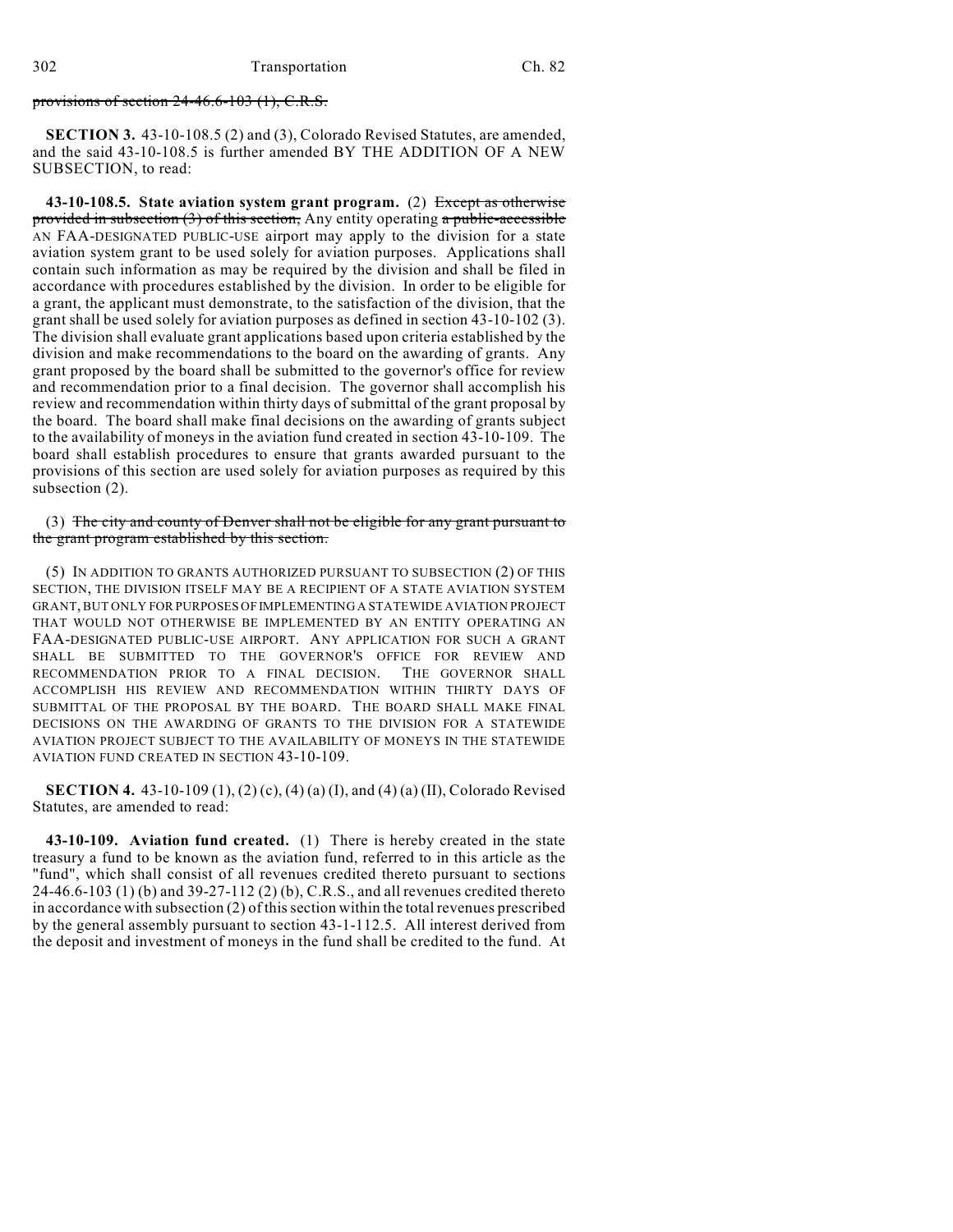#### Ch. 82 Transportation 303

the end of any fiscal year, all unexpended and unencumbered moneys in the fund shall remain therein and shall not be credited or transferred to the general fund or any other fund, except as directed by the general assembly acting by bill and subject to the provisions of section 18 of article X of the Colorado constitution.

(2) (c) It is not the intent of the general assembly that the moneys available for expenditure pursuant to the provisions of this subsection (2) be used to supplant any federal moneys which may be available to airports, governmental entities operating public-accessible FAA-DESIGNATED PUBLIC-USE airports, or the division pursuant to federal law.

(4) No later than November 1, 2003, and no later than November 1 of each year thereafter, the department of transportation shall submit a report to the members of the joint budget committee that includes, at a minimum, the following information:

(a) The amounts, recipients, and purposes of moneys transferred from the fund during the prior state fiscal year:

(I) For the construction of remote weather systems throughout the state pursuant to section  $43-10-103$   $(2)$   $(l)$ ;

(II) To the airport operating fund of the governmental entity operating the public-accessible FAA-DESIGNATED PUBLIC-USE airport pursuant to section 43-10-110 (2) (a); and

**SECTION 5.** 43-10-110 (2) (a) (I), (2) (b), and (3), Colorado Revised Statutes, are amended to read:

**43-10-110. Revenues in aviation fund - disbursements.** (2) (a) (I) The board shall transfer from the fund, on a monthly basis, to the airport operating fund of the governmental OR AIRPORT entity operating the public-accessible FAA-DESIGNATED PUBLIC-USE airport an amount equal to four cents per gallon of gasoline, as defined in section 39-27-101 (12), C.R.S., sold at such airport and an amount equal to sixty-five percent of any sales and use taxes collected by the state on aviation fuel sold for use at such airport by turbo-propeller or jet engine aircraft and credited to the fund pursuant to section 43-10-109 (2).

(b) The transfer of moneys pursuant to this subsection (2) shall be based upon monthly reports made by the department of revenue, pursuant to the provisions of sections 39-26-715 (1) (a) (I) and (2) (a) and 39-27-102 (1) (a) (IV) (C), C.R.S., and transmitted to the division. Such moneys shall only be used for aviation purposes. Each entity operating a public-accessible airport that receives moneys pursuant to the provisions of this subsection (2) shall submit an annual report to the division providing information concerning the aviation purposes for which the moneys have been used. Moneys in the fund derived from the sale of gasoline and aviation fuel at airports not qualified to receive revenue pursuant to the provisions of this subsection (2) shall remain in the fund.

(3) Moneys in the fund not transferred to A governmental entities OR AIRPORT ENTITY operating public-accessible airports AN FAA-DESIGNATED PUBLIC-USE AIRPORT as provided in subsection (2) of this section and not allocated for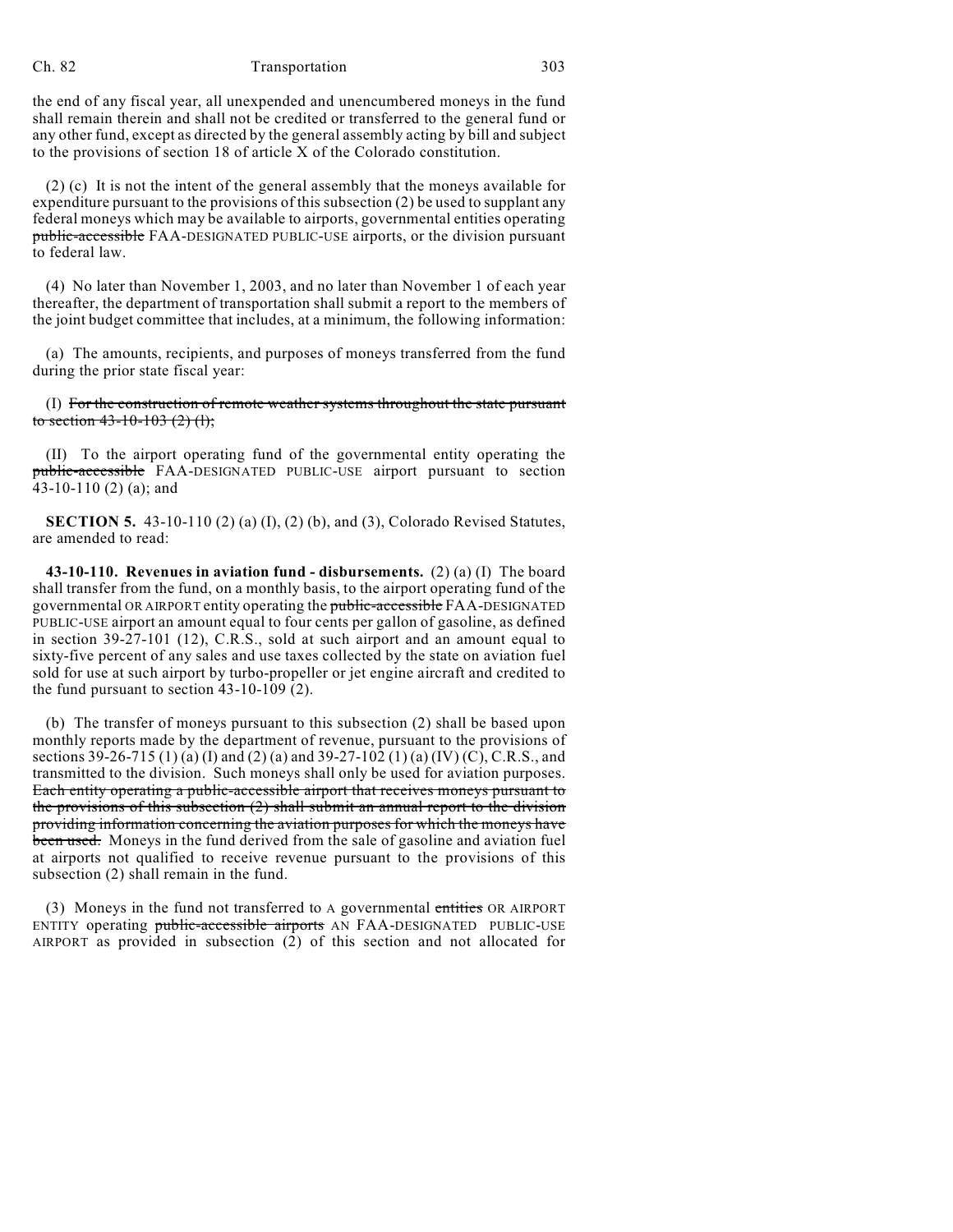304 Transportation Ch. 82

administrative expenses shall be used by the board exclusively for aviation purposes, including the awarding of grants pursuant to the state aviation system grant program established by the general assembly pursuant to the provisions of section 43-10-108.5 and including the awarding of contracts as authorized in this article.

**SECTION 6.** 43-10-110.7, Colorado Revised Statutes, is amended to read:

**43-10-110.7. Conveyance of airport-related equipment to division.** The city and county of Denver shall convey without consideration, AT A REASONABLE COST unneeded airport-related equipment to the division for equitable distribution to other governmental entities operating airports in this state.

**SECTION 7. Repeal.** 43-10-116, Colorado Revised Statutes, is repealed as follows:

**43-10-116. Transfer of functions, employees, and property.** (1) The aeronautics division shall, on and after July 1, 1991, execute, administer, perform, and enforce the rights, powers, duties, functions, and obligations vested in the division of aviation of the department of military affairs prior to July 1, 1991, concerning the duties and functions transferred to the aeronautics division pursuant to this article. On and after July 1, 1991, the officers and employees of the division of aviation of the department of military affairs prior to said date whose duties and functions concerned the duties and functions transferred to the aeronautics division pursuant to this article and whose employment in the aeronautics division is deemed necessary by the executive director to carry out the purposes of this article shall be transferred to the aeronautics division and become employees thereof. Such employees shall retain all rights to state personnel system and retirement benefits pursuant to the laws of this state, and their services shall be deemed to have been continuous. All transfers and any abolishment of positions in the state personnel system shall be made and processed in accordance with state personnel system laws and rules and regulations.

(2) On July 1, 1991, all items of property, real and personal, including office furniture and fixtures, books, documents, and records of the division of aviation of the department of military affairs pertaining to the duties and functions transferred to the aeronautics division pursuant to section 24-1-128.7, C.R.S., are transferred to the department of transportation and become the property thereof.

(3) Whenever the division of aviation of the department of military affairs is referred to or designated by any contract or other document in connection with the duties and functions transferred to the aeronautics division pursuant to this article, such reference or designation shall be deemed to apply to the aeronautics division pursuant to this article. All contracts entered into by the division of aviation of the department of military affairs prior to July 1, 1991, in connection with the duties and functions transferred to the aeronautics division pursuant to this article are hereby validated, with the aeronautics division created by this article succeeding to all the rights and obligations of such contracts. Any appropriations of funds from prior fiscal years open to satisfy obligations incurred pursuant to such contracts are hereby transferred and appropriated to the aeronautics division created by this article for the payment of such obligations.